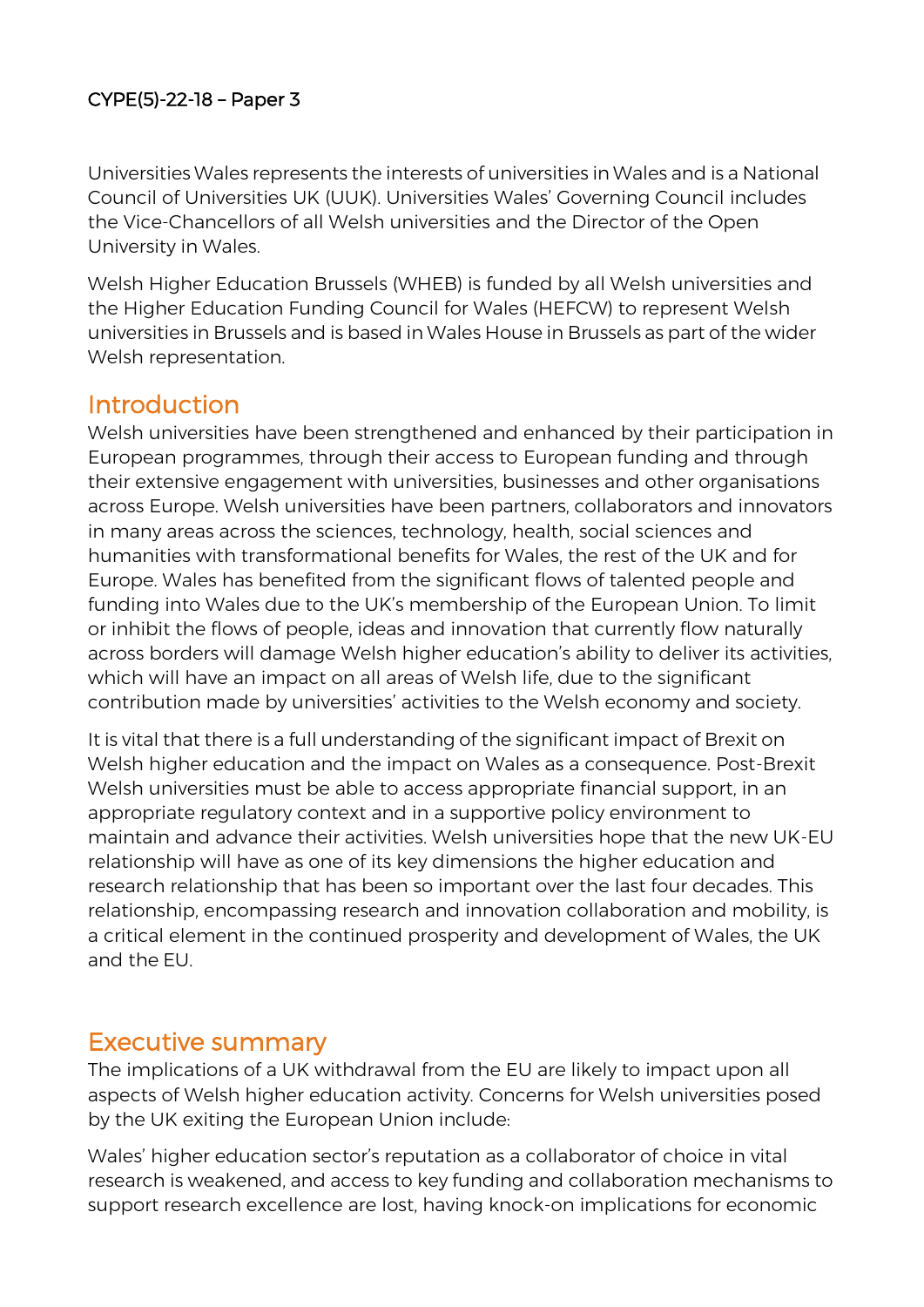growth and communities across Wales,

- Wales will lose existing academic talent from the EU, impacting upon the excellence of Wales' research base and the quality and diversity of teaching provision,
- Students in Wales will lose valuable opportunities to study abroad as part of their degree and Welsh universities will experience sudden, steep declines in EU student enrolments, which will have an economic and social impact on universities and communities,
- Welsh universities' activity to drive local and national growth, generate jobs and further prosperity will be hampered, especially if European Structural Funds are not replaced or replicated
- Opportunities to strengthen international trade and diplomatic relationships across Europe and the wider world through the international activities of universities will be significantly reduced or lost.

Such negative impacts on universities will have knock-on effects on all areas of Welsh life as Welsh universities are of such importance to Wales. The recent Universities Wales report on economic impact highlighted the critical role of universities in Wales and stated:

*'When compared to the rest of the UK, Welsh higher education is of greater relative importance to Wales, forming an even larger part of its economic base, than the UK higher education sector is to the UK overall.'<sup>1</sup>*

Our universities in Wales are internationally competitive and a major economic asset, that bring widespread benefits to individuals, communities, the nation as a whole and government in Wales. The total combined impact of Welsh universities and their students on Wales' GVA came to nearly £2.4 billion - equivalent to 4.6% of all Wales GVA in 2013. Welsh universities bring in a total of £413 million of export earnings4 and income to Wales through knowledge exchange between universities and the public, private and third sectors was £201 million in 2013/145 .

Post-Brexit, Universities can play a central role in driving inclusive economic growth locally, regionally and nationally; improving productivity as part of a new industrial strategy; and strengthening our international trade and diplomatic relationships across Europe and the wider world.

Welsh universities are transformational organisations both for their students and graduates but also for their local economies and communities. These benefits are also national and international as Welsh universities work with partners across the UK, across Europe and around the world.

This transformational impact however is dependent on Welsh Government securing the best deal for universities Post-Brexit, in order to support them to continue delivering for Wales.

 $\overline{a}$ <sup>1</sup> The Economic Impact of Higher Education in Wales, Universities Wales, January 2018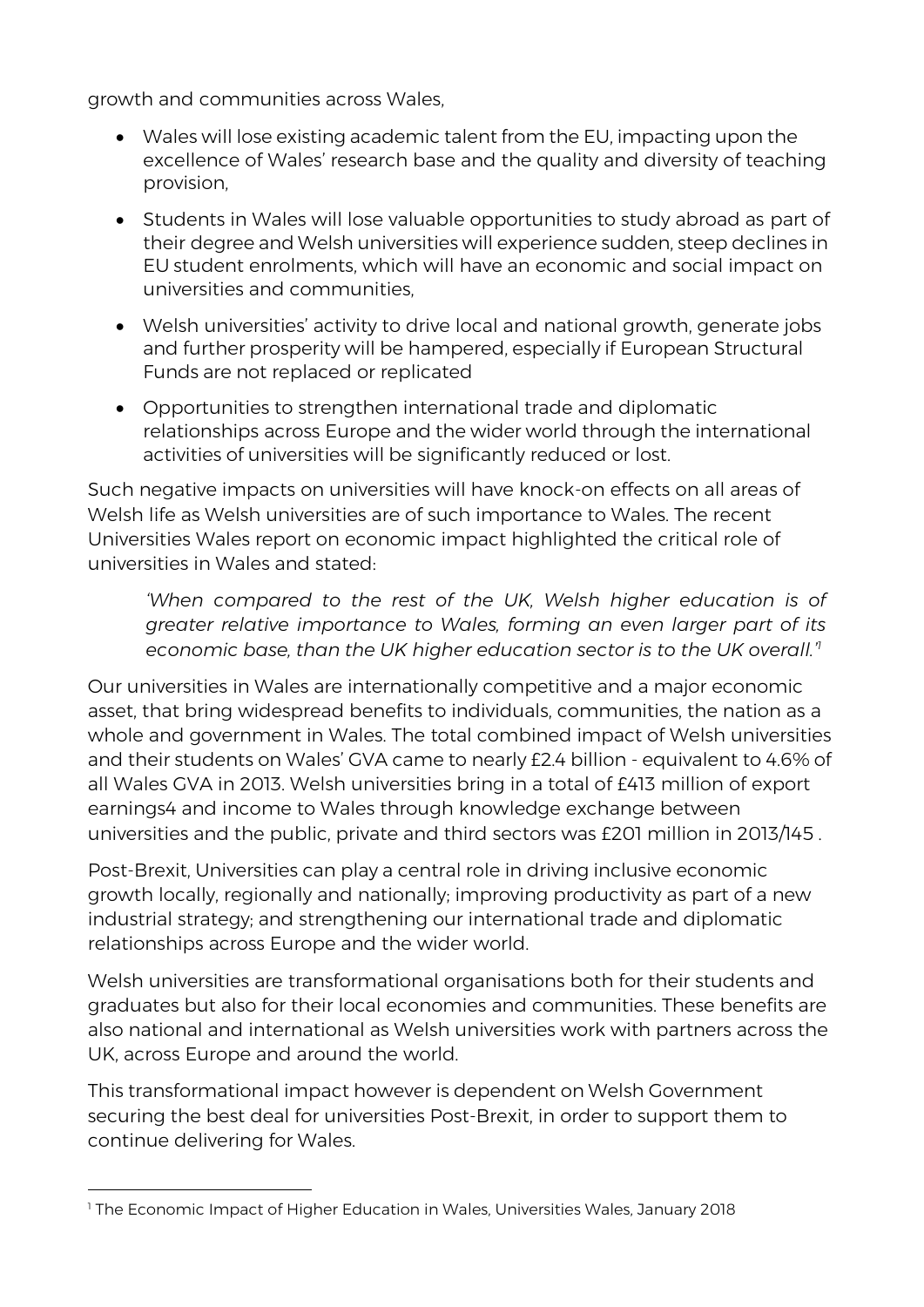# Learner Outcomes and Employability

Leaving the EU will have direct and indirect consequences for students and staff, both inside and outside the classroom. Issues around learner success and employability could include difficulties around the mutual recognition of qualifications and the comparability of qualifications. The UK system has benefited from extensive engagement and participation in a wide range of system reforms across Europe around quality assurance, mutual recognition of degrees and qualifications frameworks to improve the learner experience and employability. While much of this activity is undertaken at a broader European level the EU has played and will continue to play an important role in system development that could marginalise the UK.

The Professional Qualifications Directive provides a comprehensive EU system for the recognition of professional experience, enables labour market flexibility and promotes the automatic recognition of professional qualifications in EU and EEA countries. Leaving the Single Market could mean that the UK is no longer covered by the Directive which could reduce the value of UK degrees as EU students may be unsure about the transferability of their qualifications. In addition, UK residents' may face difficulties if they wish to work in the EU or if they study in the EU and wish to use their qualifications in the UK. It will be important to ensure that the areas around mutual recognition, standards and comparability in qualifications are included within the arrangements for the future UK-EU relationship.

Students and staff from EU member states are likely to face additional administrative and financial requirements to study and work in the UK. These requirements and the wider perceptions around the UK are likely to deter a number from coming to the UK. EU staff play a critical role in supporting the excellence of Wales' research activities as well as the quality and diversity of teaching provision. EU staff form over 10% of the academic workforce at Welsh universities.<sup>2</sup> The excellence and global competitiveness of Wales' research base relies on attracting and retaining the most talented researchers to pursue groundbreaking projects at Welsh universities, regardless of where they come from. Inability to recruit and retain the best researchers has serious risk of damaging our internationally excellent research reputation and losing the beneficial impact Wales' research has on Wales. The outstanding results of Welsh universities in the Research Excellence Framework (REF 2014) were reliant on high performing research teams, many of which are strengthened, if not dependent on, international mobility

European students make a significant contribution to Wales – academically, culturally and economically. In 2014/15 there were 5,424 EU students studying at Welsh universities who generated £150.3m for the Welsh economy and supported over 1,400 FTE jobs across Wales.<sup>3</sup>

<sup>2</sup> Higher Education Statistics Agency hesa.ac.uk

<sup>&</sup>lt;sup>3</sup> The Economic Impact of Higher Education in Wales, Universities Wales, January 2018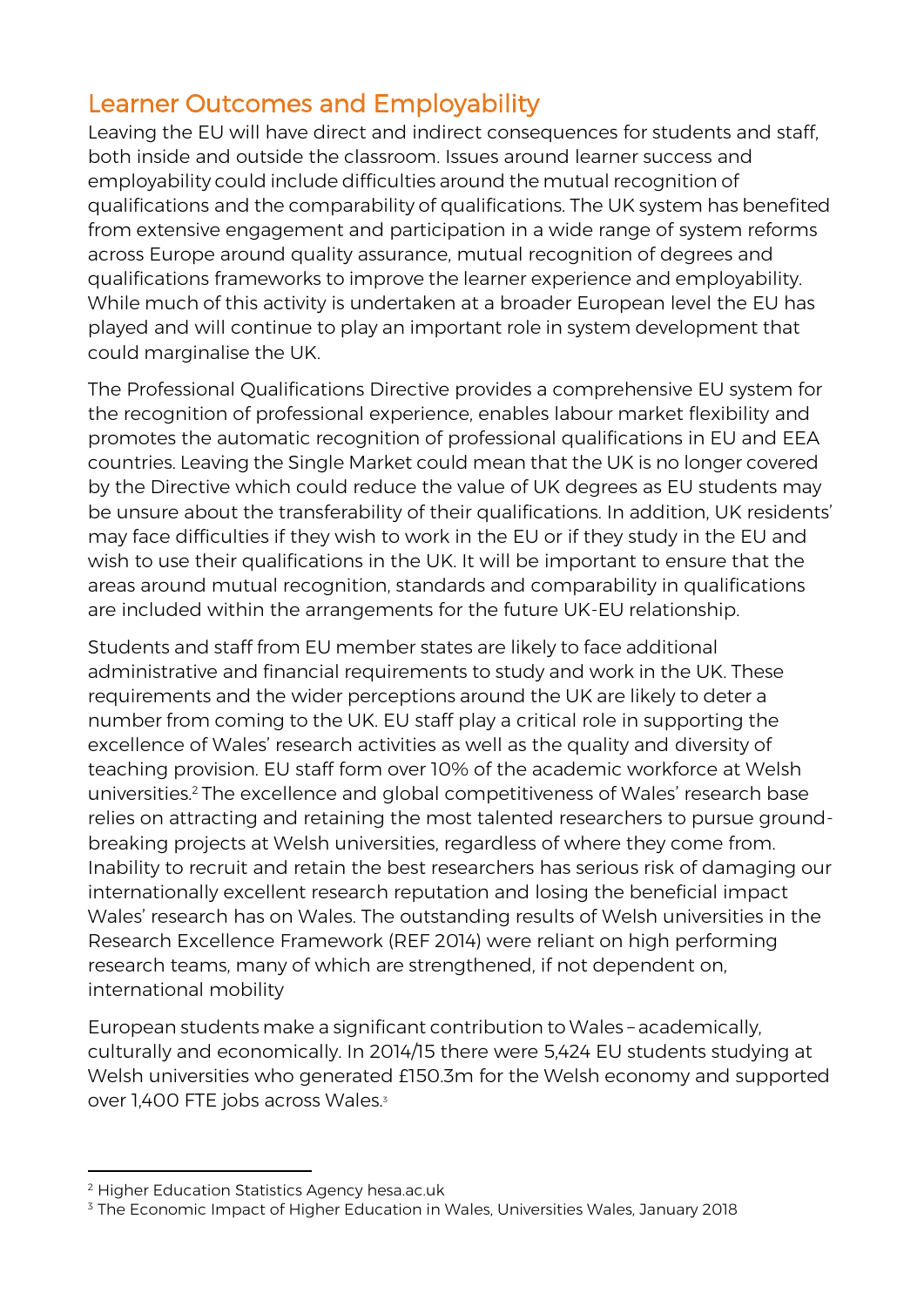Changes to visa regulations and uncertainty as to long-term EU citizen's rights would lead to EU citizens wishing to come to the UK being unclear on visa requirementsand eligibility, and facing an increase in bureaucracy and cost, particularly with regards to tuition fee costs. This would likely lead to a fall in EU students applying to study in Wales. A drop in student recruitment from the EU will have a significant financial impact on all Welsh universities. Such a drop would have a knock-on financial impact on the wider economy. A reduction in EU student numbers would also adversely affect the diversity of the student body, which broadens perceptions and prepares our graduates for an increasingly global world of work.

UK students and staff are also likely to face new requirements when considering mobility opportunities or drawing together research project consortia. Brexit potentially will limit opportunities for UK nationals to travel, study and work in the EU which could challenge learner success and employability. There could be additional requirements placed on UK nationals seeking opportunities in the EU as they will be third country nationals. These could relate to visa requirements, health insurance requirements and residence restrictions.

Students at Welsh universities have benefited from the opportunities to study and work elsewhere in Europe provided by the ERASMUS+ programme. Figures on student mobility from Welsh universities indicate that ERASMUS+ forms a major component of mobility for students at Welsh universities. ERASMUS+ provides over 40% of mobility opportunities for students based in Wales who undertake mobility within the EU4. In 2015/16 over 700 students at Welsh universities took part in the ERASMUS+ programme providing them with academic, career and life-enhancing opportunities. In the period 2007-14 over 4,500 students at Welsh universities participated in Erasmus+ mobility programmes and during the same period over 700 academics and teachers benefited from a mobility period.<sup>5</sup>

Key aspects of ERASMUS+ are the scope, as mobility opportunities are possible across Europe into academic programmes and also work placements, and there is also funding to support mobility. Modern languages departments rely heavily on ERASMUS+ funding to support the mobility of their students for whom experience of studying and/or working in another language is a critical component of their studies. The loss of this funding would undermine the viability of these departments and create financial difficulties for universities, apart from the educational and cultural losses arising from diminished modern languages departments.

Without the range of mobility and funding opportunities offered through ERASMUS+ it may be more difficult to promote mobility, particularly for disadvantaged groups who are already less likely to be mobile during their studies. Continued participation in the ERASMUS+ programme would be a pragmatic and cost-effective move for the UK given the expense and bureaucracy involved in

<sup>4</sup> HEFCW data

<sup>5</sup> British Council data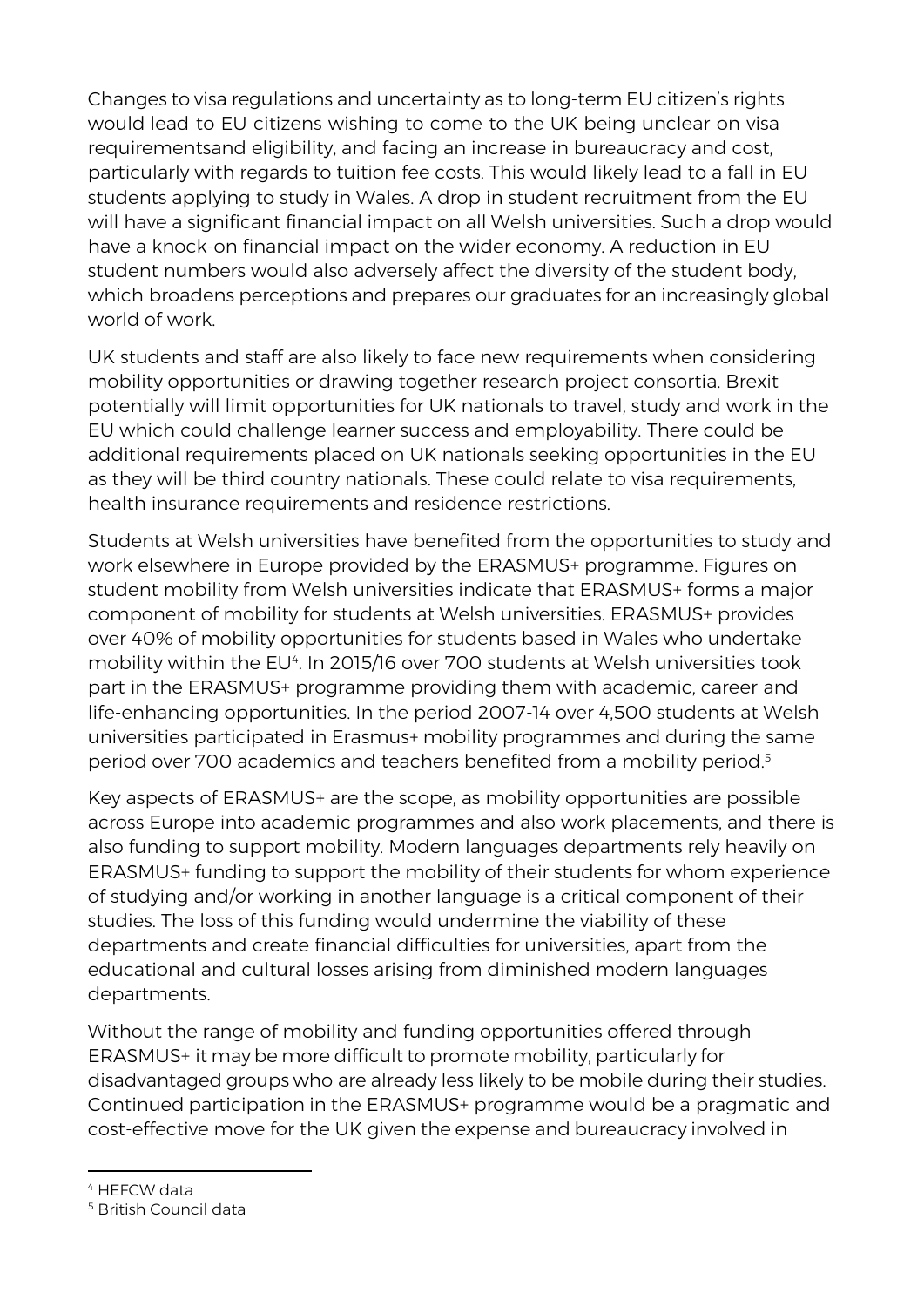setting up an alternative replacement scheme at a national level at this scale. ERASMUS+ also has a high level of 'brand recognition' that could not be easily or quickly replicated.

Bilateral mobility programmes are already run by a number of Welsh universities with partners across Europe and beyond. These programmes could perhaps be enlarged and additional programmes could be developed to replace ERASMUS+. However, this would require considerable additional investment and management resource by universities. In a recent welcome development it appears that the EU has is willing to allow 'third country' participation in the next ERASMUS programme starting in 2021 which may enable UK participation subject to an appropriate financial contribution and administrative arrangements<sup>6</sup>. .

# Financial Sustainability and Investment Opportunities

Loss of direct and indirect funding and investment as a result of leaving the EU will likely impact upon not only the financial position of Welsh universities, but local and national economies and jobs and growth as a result.

Welsh universities have received significant funding from direct European funding such as the research and innovation programmes, Structural Funds and other programmes such as the territorial co-operation INTERREG programme. It is to be hoped that it may be possible for UK universities to have continued access to the research and innovation programmes after Brexit but the loss of the regionallydistributed Structural Funds will have significant and specific financial implications for Welsh universities. There are also major potential financial issues arising from the re- categorisation of EU students as international fee-paying students

As indicated in paragraph 17 there are significant numbers of EU students at Welsh universities. After the UK leaves the EU and transitional fee arrangements for EU students at UK universities phase out then EU students will become international student fee payers. Although the difference between UK/EU fees and international student fees in many subject areas is not as significant as it was the jump to international student fee levels will likely have an impact on enrolments by EU students. Any additional income associated with the move from EU to international fee status may be undermined by a drop in EU student numbers. Although the UK university sector, and the Welsh sector in particular, has a number of attractive features these may be outweighed by financial considerations together with concerns about additional administrative requirements. There may also be concerns about the future value of UK qualifications and perhaps more negative views of the UK that could also have an impact on EU student enrolments.

In addition to direct income to universities there is also a considerable impact 'off campus' by EU students. Figures from the Universities Wales Report on the impact

 $\overline{a}$ <sup>6</sup> [http://ec.europa.eu/programmes/erasmus-plus/news/commission-adopts-proposal-next-erasmus](http://ec.europa.eu/programmes/erasmus-plus/news/commission-adopts-proposal-next-erasmus-programme-2021-2027_en)[programme-2021-2027\\_en](http://ec.europa.eu/programmes/erasmus-plus/news/commission-adopts-proposal-next-erasmus-programme-2021-2027_en)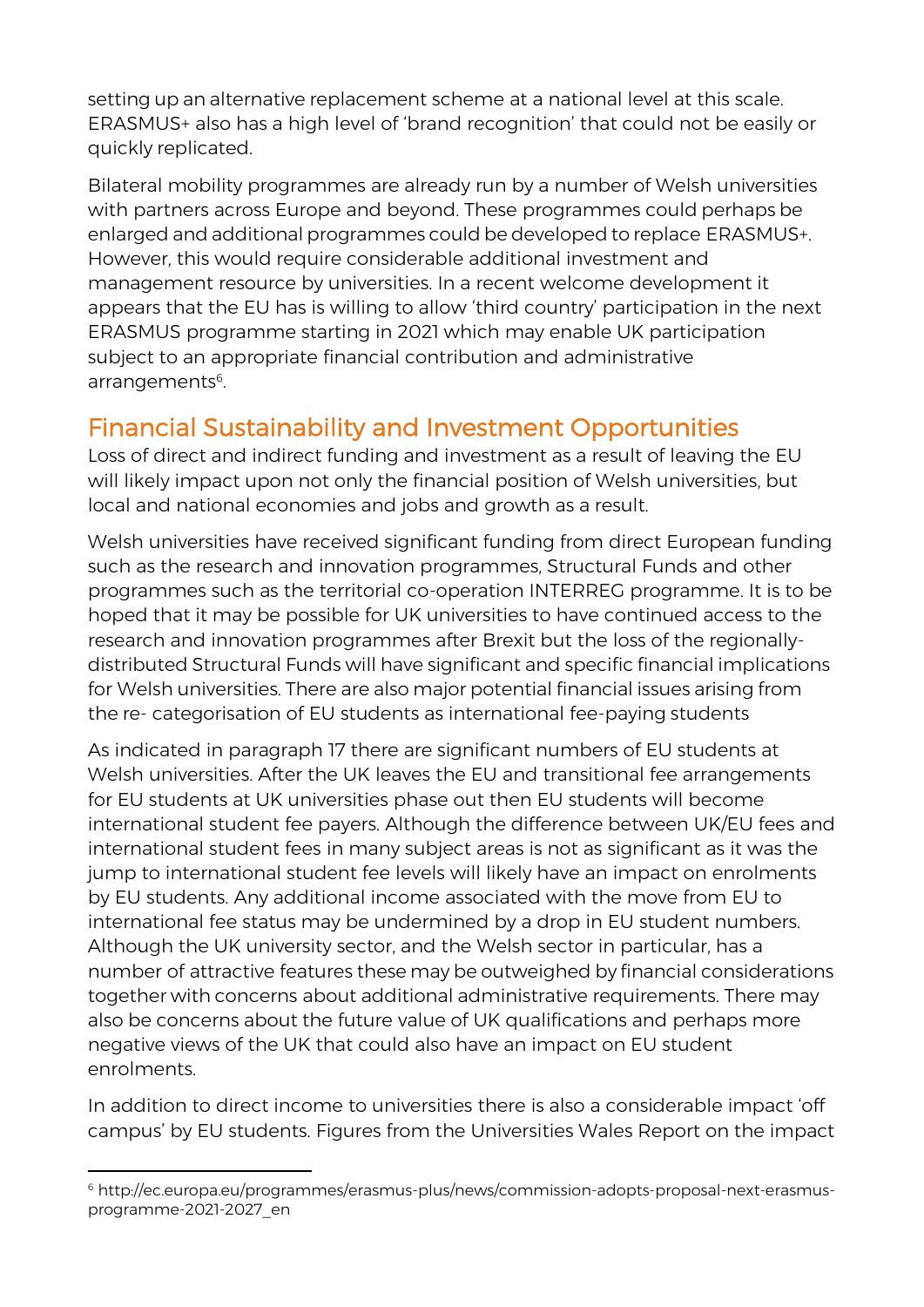of international students indicated that every EU student generated £19.3k of Welsh output, one Welsh job was generated for every six EU students in Wales and every EU student generated £9.3k of Welsh GVA<sup>7</sup> . This impact was not limited to those areas with universities but had an impact across Wales. In addition to this financial contribution, the immense academic, social and cultural benefits brought to Wales by EU students should be recognised.

The Welsh higher education sector has been strengthened and enhanced through participation in Horizon 2020 and the previous Framework Programmes. Welsh universities have been successful in winning funding from this highly competitive EU research and innovation funding programme. Universities have accounted for nearly two-thirds of Welsh participations in Horizon 2020 so far and have received over 60% of funding received by Welsh organisations.<sup>8</sup>

Projects have been funded across a range of areas including excellent science, industrial leadership and societal challenges. Examples include PATROLS, INMARE, SIRCIW and GRACE that are led by Welsh universities or involve Welsh universities $^{\rm 9}$ . Cardiff University is the lead co-ordinator for a 1m euro Horizon 2020 Innovative Training Network project 'InnoDC' involving partners from Spain, Portugal, Denmark and Belgium that draws together early career researchers to work in the field of developing new approaches to electricity transmission from offshore wind.'

Funding has enabled extensive work with a wide range of partners leading to transformational benefits for many areas of the Welsh economy and society as well as benefits for the rest of the UK, Europe and beyond. If Welsh researchers cannot access European research and innovation programmes there is no source of alternative funding on the necessary scale to maintain and develop international networks and collaborations.

Structural Funds have been a very important, and distinct, funding stream for Welsh universities providing significant investment in infrastructure that has enabled research and innovation capacity to be enhanced that has supported competitive funding bids to Framework Programmes. It has been particularly important due to the historic research funding gap between Wales and the rest of the UK.

Wales has received over £4.5 bn in Structural Funds since 2000<sup>101</sup> with universities receiving over £570m<sup>11</sup>. Universities have utilised Structural Funds wisely to support capacity-building and to position Welsh universities as strong partners in collaborative European research projects. Welsh universities have used Structural Funds and Horizon 2020 funds to support researcher development through programmes such as the Knowledge Economy Skills Scholarship, Marie Sklodowska-Curie Cofund and Ser Cymru II fellowships.

<sup>7</sup> The Economic Impact of Higher Education in Wales, Universities Wales, January 2018

<sup>8</sup> <http://www.gov.wales/funding/eu-funds/horizon2020/?lang=en>

<sup>9</sup> https://gov.wales/docs/wefo/publications/180327-horizon-higher-education-case-studies.pdf

<sup>&</sup>lt;sup>10</sup> Welsh European Funding Office

<sup>&</sup>lt;sup>11</sup> Welsh European Funding Office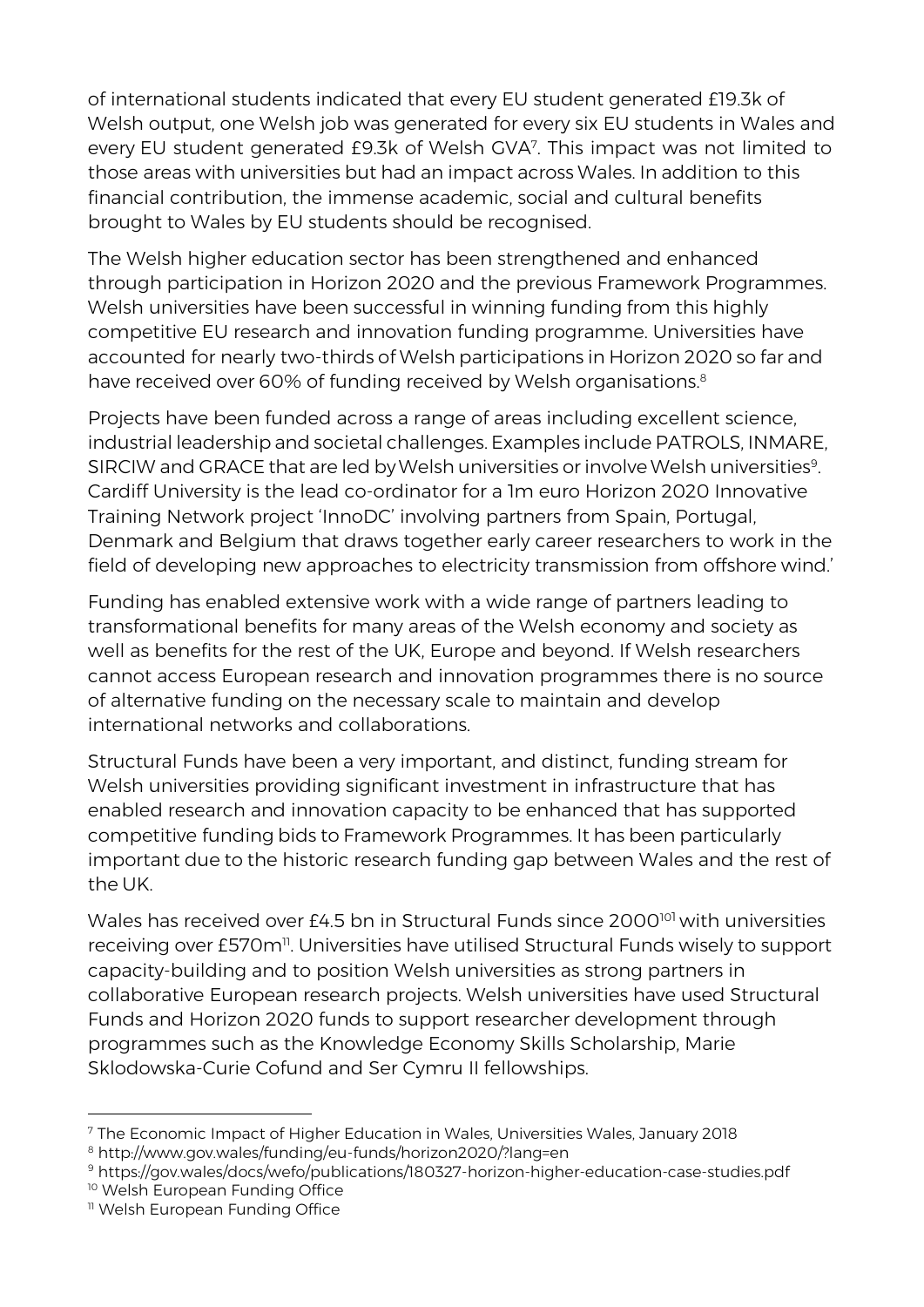Structural Funds have supported a number of projects led by Welsh universities. One example is ASTUTE 2020, a £22.6m all-Wales scheme led by Swansea University in partnership with Aberystwyth University, Cardiff University, the University of South Wales and the University of Wales Trinity St David<sup>12</sup>. This project works with the manufacturing sector across Wales to support their growth by facilitating and de-risking the development and adoption of advanced technologies, increasing competitiveness and enabling greater levels of business innovation.

Structural Funds supported the design and building of Swansea University's £450m Bay Campus that opened in 2016. It redeveloped 65 acres of brownfield land providing accommodation for students and academic and research space for industrial partners. The campus will host the new £31m Computational Foundry that will support computational science and research with capacity for 1150 undergraduate students and 150 researchers.

Structural Funds have provided the capital for the investment in a number of buildings and facilities at Bangor University – including MSparc, SEACAMS, Pontio and the Management Centre. European funding has also provided revenue funding for Bangor to work with business on collaborative research and development in projects such as Winning in Tendering, SEACAMS1 and LeAD/ION.

Aberystwyth University has benefited from over £46m of Structural Funds during the 2014-2020 programme (with a further £8m in planning). This funding has supported the highly successful BEACON and BEACON+ operations which work with industry to utilise sophisticated bio-refining processes to turn non-food crop plants into fuel, novel materials and high value chemicals to reduce dependency on fossil fuels. The INTERREG Ireland-Wales programme has been particularly valuable for Aberystwyth with four projects working to counter the effects of climate change and five more under development.

The European Investment Bank (EIB) has also provided an important source of funding through loans for investment in development. The development of Swansea University's Bay Campus has been supported by £60m of EIB funds.

The impact on Wales of the loss of Structural Funds is perhaps insufficiently understood by the UK Government. It will be important for Wales and Welsh organisations to articulate the need for significant, strategic investment in infrastructure and capacity-building. There have been some discussions at UK level about funding to replace Structural Funds, the 'Shared Prosperity Fund', but it is unclear how this is progressing and it is also unclear as to the extent to which Wales would 'control' this funding. Universities UK has highlighted the need for university involvement in the development of such a fund due to universities'

 $\overline{a}$ <sup>12</sup> <https://www.astutewales.com/en/>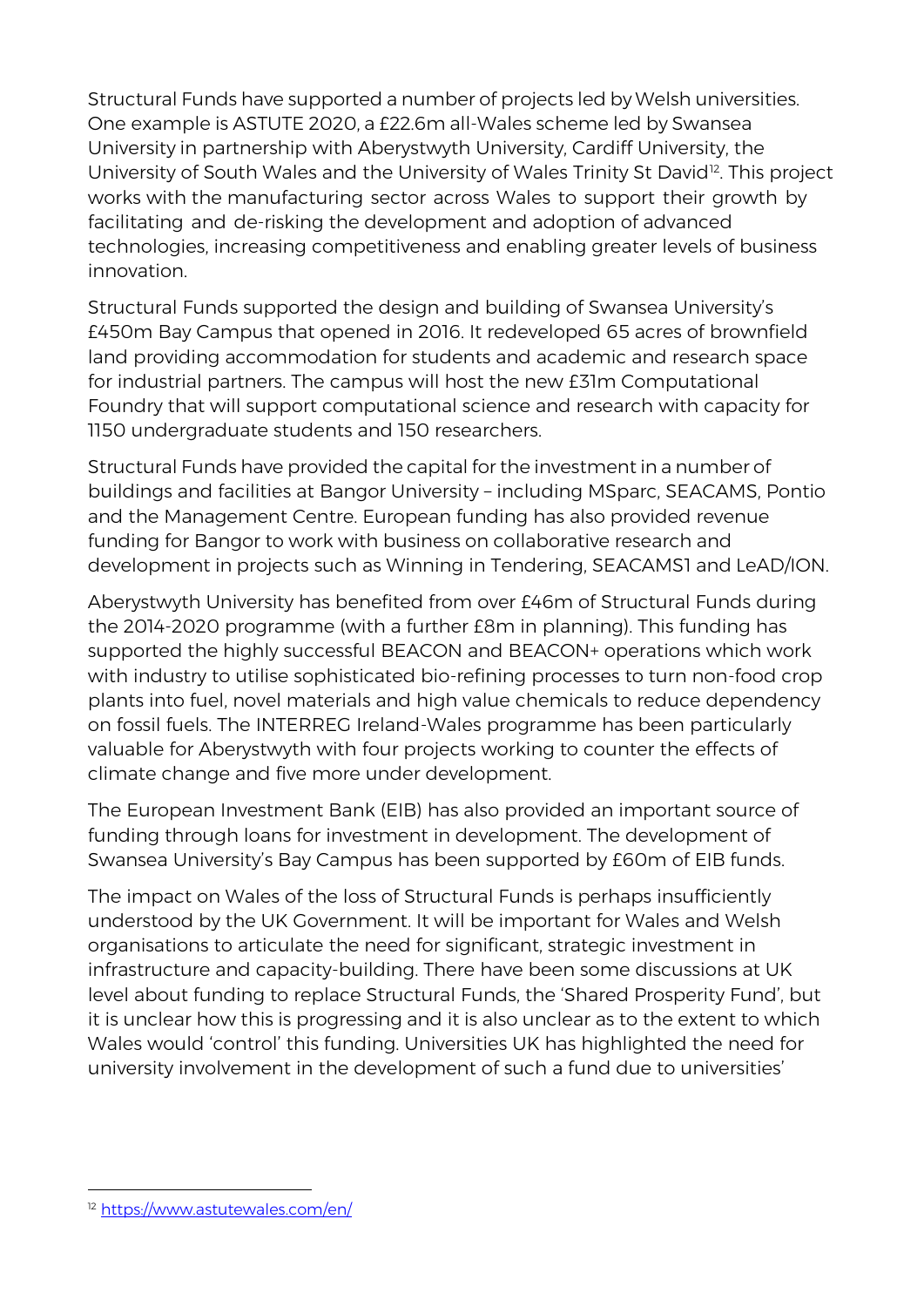expertise and experience and the need for replacement funding at the devolved administrations level not just at UK level<sup>13</sup>. .

Welsh universities are committed to working with the Welsh Government to look at future proposals for this area of funding. It will be important to avoid a multiplication of small funds but instead to consider how strategic, large-scale investment can support Welsh development through utilising the role of Welsh universities as economic and social anchors in many parts of Wales. Even if replacement national funds are made available there may be a gap between the end of Structural Funds and new funding programmes.

Higher education is a growth-enhancing sector and Welsh universities are some of the best-placed organisations to support the Welsh economy and society to develop and meet the needs of its citizens. Welsh universities are embedded in their local economies and communities but able to operate nationally and internationally to drive innovation. Welsh universities with their expertise in many areas of relevance to the Welsh economy including financial and business services, healthcare and biosciences, digital and creative industries can support the Welsh economy post- Brexit but will need appropriate and innovative regional level funding to foster excellence in place of Structural Funds. Cardiff Met's new Cardiff School of Technologies is designed to support innovation in the digital economy through a global industry-education partnership to develop future technologies, encourage economic growth and widen engagement in the digital sector.

## Research and Innovation Funding and Collaboration

Wales has benefited from the funding, mobility and networks that EU research and innovation programmes have offered to participants. Leaving the EU will have a significant impact on universities research and innovation activities. EU programmes have provided opportunities for Welsh universities to develop and innovate across a wide range of research areas with partners in Wales and with partners across Europe. Welsh universities have also benefited from significant investment through European Structural Funds that have developed improved facilities and new infrastructure across Wales as well as offering education and skills development. This investment has enhanced the capacity of Welsh universities in research and innovation. Even if replacement national funds emerge, and there are many questions around the level and allocation mechanisms for such funds, there may be a gap between the end of Structural Funds and new funding programmes.

Research funding from EU sources is significant for Welsh universities with successful applications for research and innovation funding resulting in projects across a range of academic areas. Horizon 2020 is the current major EU research and innovation programme with a budget of around 70 billion euros for the period 2014-2020. The Welsh higher education sector has been successful in

<sup>&</sup>lt;sup>13</sup> Universities UK briefing paper, March 2018 - Policy priorities to support universities to thrive post-EU exit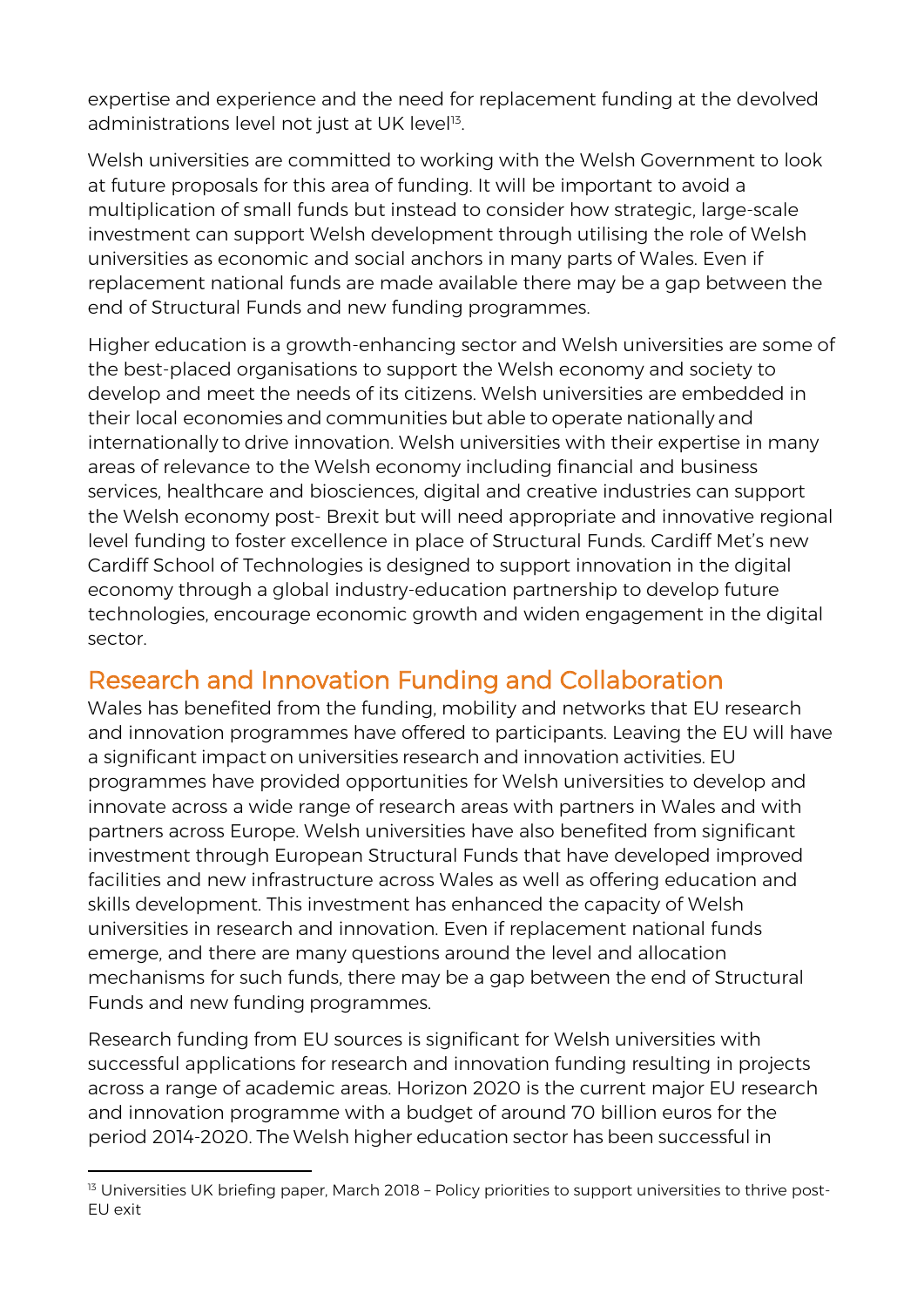winning funds from this highly competitive programme and universities have accounted for nearly two-thirds of Welsh participations in Horizon 2020 so far and have received over sixty per cent of funding received by Welsh organisations. In 2014/15 the total EU research grants and contract income for Wales was approximately £46 million. This represented around 21% of total research grants and contracts income in Wales for that year. However, financial statements will only provide a historic view of the income that universities have received from EU sources. Of much more significance is the income that they are forecast to receive from projects currently funded, or in the process of being funded by the EU.

In 2015/16 EU research grants and contracts income received by Welsh universities was over £48 million<sup>14</sup>. This represented over 20% of the total research grants and contracts income received by Welsh universities for that year. There is no source of alternative funding to the EU research and innovation programmes on the necessary scale to maintain and develop international networks and collaborations. Any replacement national UK funding or even Welsh funding would not be available on the same scale and with the same inbuilt and invaluable collaborative opportunities that European funding provides.

Welsh universities have historically received less UK-level research funding than the rest of the UK with underinvestment in research infrastructure and a lower level of STEM activity in Wales, although Welsh universities have been effective in using more limited research income to support high impact research<sup>15</sup>. A recent Royal Society report on research infrastructures in Great Britain indicated that Wales has the lowest percentage of research infrastructures in Great Britain $^{\text{16}}$ . European engagement and funding has helped to close this gap through capacity building and collaborative opportunities but without this investment Wales may continue to fall further behind.

Apart from the financial benefits there are perhaps even more important benefits associated with participation in European research and innovation funding. European programmes enable and facilitate collaborative working between researchers across Europe that transcends national boundaries. Schemes such as the Marie Sklodowska-Curie Actions enable academic career development and COST supports researcher networking. Welsh higher education has been immeasurably enhanced by the collaborations between Welsh universities and European partners in higher education, research organisations and industry. Limited and constrained access to future European research and innovation programmes will diminish Welsh universities.

Within Horizon 2020 the European Research Council (ERC) approach has been very important in raising the aspirations of academic research in Wales and has formed an increasing proportion of Horizon 2020 funding received by Welsh

 $\overline{a}$ <sup>14</sup> Higher Education Statistics Agency HE-BCI 2015/16 Part B Tables 1 and 3

<sup>&</sup>lt;sup>15</sup> International Comparative Performance of the Welsh Research Base 2013, Elsevier for HEW, HEFCW and the Welsh Government

<sup>&</sup>lt;sup>16</sup> A snapshot of UK research infrastructures, The Royal Society, January 2018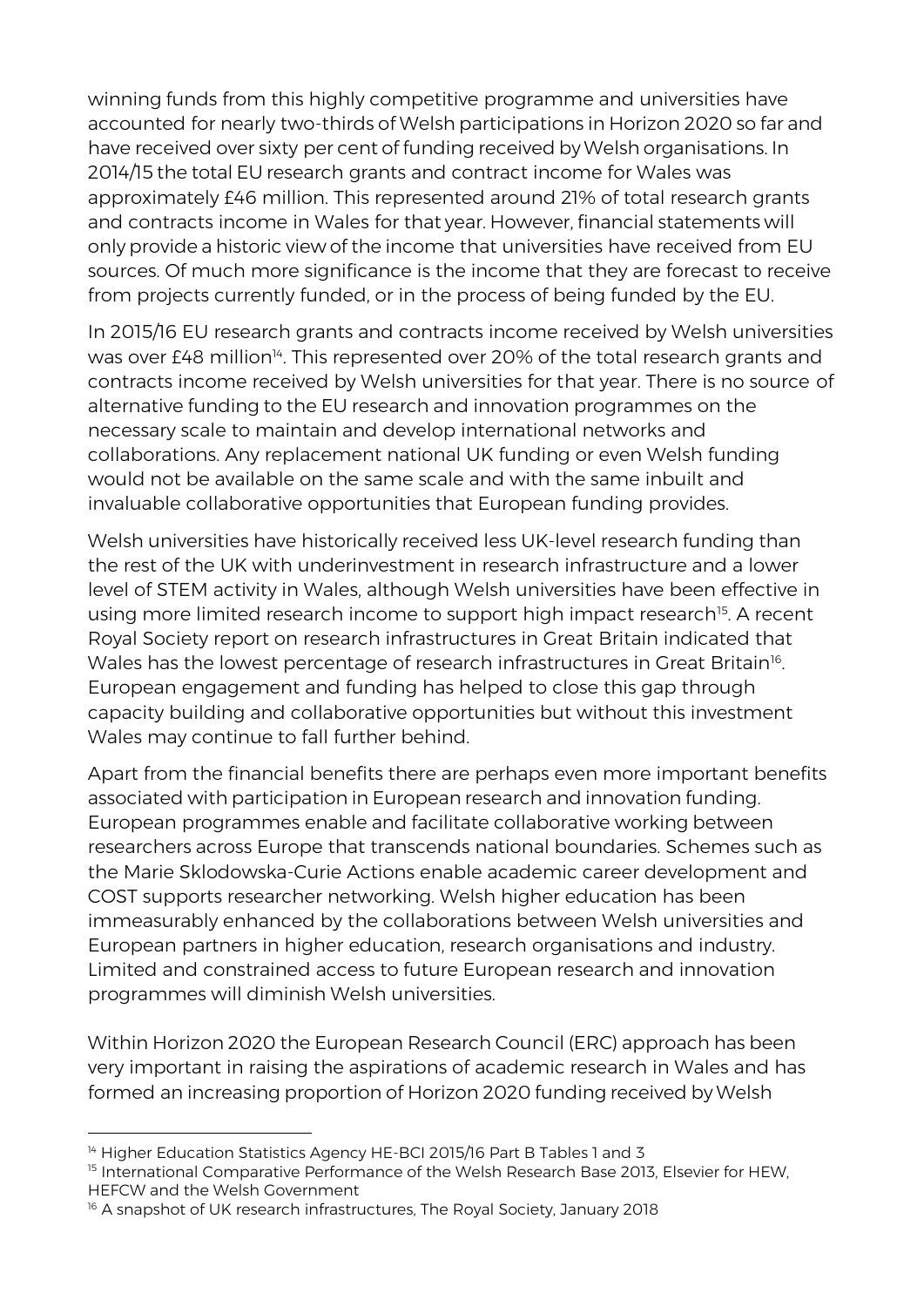universities. The ERC's work is driven from the 'bottom up' by researchers and funding is awarded on the basis of excellence.

In the area of research and innovation funding there have been some positive signals from the UK and the EU on future UK access to EU research and innovation programmes. It would be extremely helpful if the UK could secure full 'associate' status forthe next European research and innovation programme as an early element of the future UK-EU relationship agreement due to be finalised in autumn 2018. As the new programme, 'Horizon Europe', will start on 1 January 2021 there is limited time for the arrangements for participation and alignment with required regulatory processes to be finalised. Delays in securing participation could result in UK researchers being unable to access the programme in its first years and/or require significant management resource at short notice to meet new requirements. There remain issues around the nature of 'associate' status for the UK. There is a difficult balance to be struck between the significant financial contribution and research strengths that the UK can offer to the EU programme and the extent of the influence that the UK can hope to have in the discussions around the formulation, organisation and implementation of the next programme.

As Wales does not receive the same level of funding for research as the rest of the UK the importance of EU funding in bridging the gap has been significant. The loss of EU funding, if it is not replaced, will hit Welsh universities particularly hard. Given the importance of Welsh universities to Wales this loss would have a cumulative impact across Wales.

As the UK leaves the EU a key area of work for Welsh universities and associated bodies will be to maintain and sustain current partnerships and collaborations across Europe. While we wish to see Welsh Government push for continued partnerships and engagement with the formal networks and frameworks of the EU, we recognise the value of and opportunities for further engagement through additional and/or informal channels. As the UK will no longer be part of the formal EU structures it will be vital for Wales and Welsh organisations to be active and influential in relevant platforms and networks that contribute to the informal decision-making and engagement processes. This will serve to strengthen Wales' relationship with the EU post-Brexit, and compliment any continued engagement with existing networks/frameworks. The UK's new role as a likely 'Associate Country' for EU research and innovation programmes will mean informal influencing will be very important.

The Welsh Government should prioritise developing new collaborative funding arrangements and providing enhanced support for collaboration with both European partners and key partners outside Europe, with a focus on delivering excellent research. The Welsh Government should seek to build on or develop informal networks, and relationships with regions and countries of strategic importance for Welsh higher education. These may offer opportunities for further